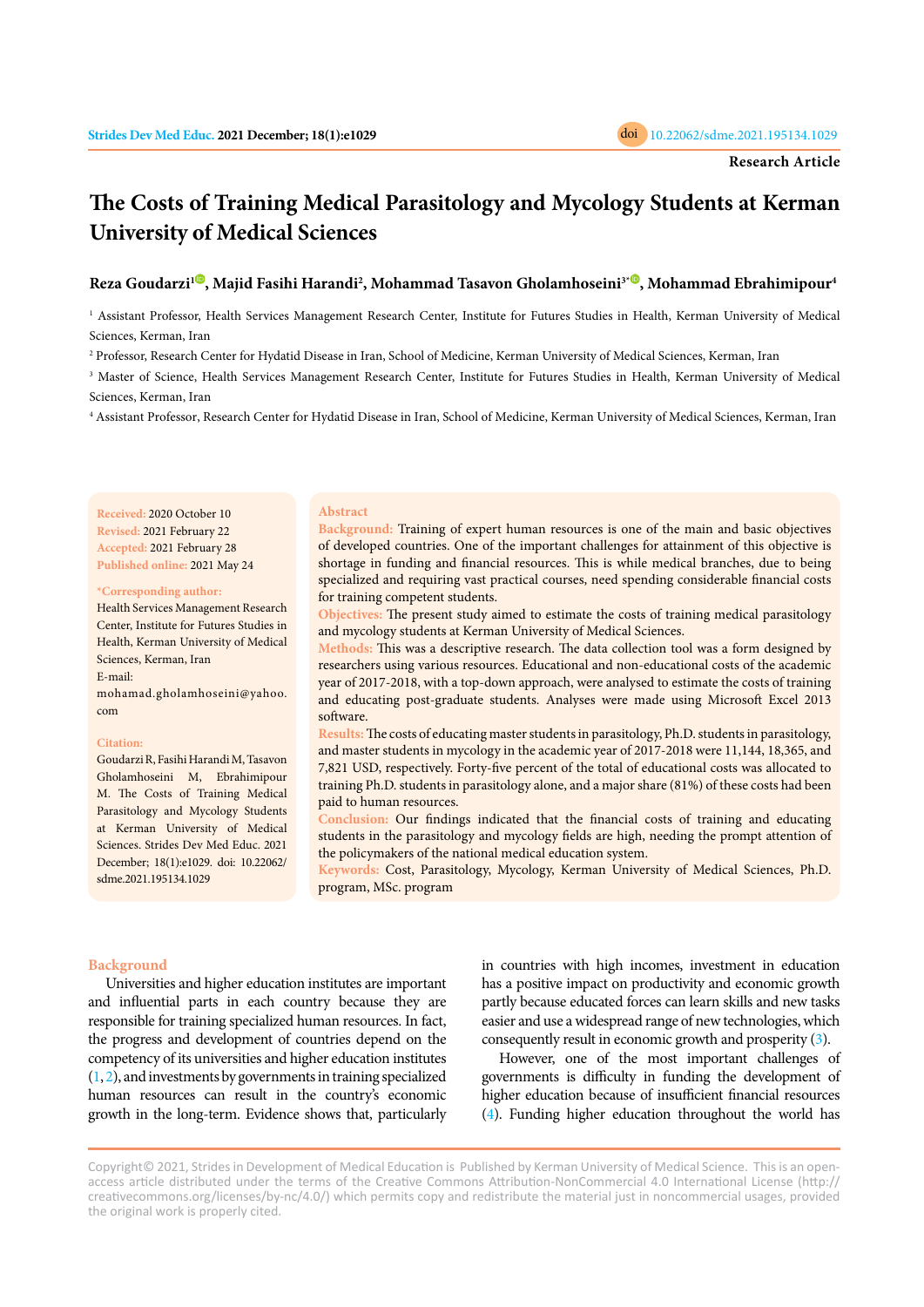dramatically changed, especially during the  $21<sup>st</sup>$  century ([5](#page-4-0)). An increase in demand for educated and skilled workforce necessitates paying more attention to the financial costs associated with this mission [\(6\)](#page-4-0).

On the one hand, a cost management system capable of precise identification of expenses and calculation of the cost of services can result in better management of costs and appropriate planning for allocating resources. The structure and design of the cost management system should be based on organizational needs to be capable of fulfilling them ([7](#page-4-0)). In the past, traditional cost management methods (for example dividing total costs by the number of students) had been applied, which are not currently used due to their numerous deficiencies and challenges. Nowadays, applying modern cost calculation methods, we can expand scientific fields by appropriately allocating and optimizing the utilization of available financial resources throughout society.

For training students in medicine and related fields, the issue of costs is particularly important for a variety of reasons, such as increasing costs and their direct impacts on the quality of medical education, as well as the quality of training specialized resources [\(8](#page-4-0)).

Several researchers such as Esmaeili *et al*. in the northeast of Iran in 2018 ([9](#page-4-0)), Ghasempour *et al*. in central Iran in 2016 [\(1\)](#page-4-0), Haghdoost *et al*. in the southeast of Iran in 2014 [\(10](#page-4-0)), Foo in Australia in 2017 [\(6\)](#page-4-0), and Maelah in Malaysia in 2011 [\(11](#page-4-0)) have conducted investigations on the costs of training students in various fields and grades.

#### **Objectives**

Therefore, considering the transformation and innovation packages in medical education in Iran and the emphasis of this policy on the realization of the costs of higher education services, as well as the lack of studies on the costs of training students in medical colleges, this study aimed to estimate the costs of educational services for training parasitology and mycology students in Kerman University of Medical Sciences.

#### **Methods**

This descriptive study enrolled post-graduate (masters and Ph.D. of parasitology and masters of mycology) students in Kerman University of Medical Sciences in the academic year of 2017-2018. The study was conducted in 2019, and required data was collected using a researcher-made form and extracted from the financial statements of the Faculty of Medicine and the data of Accrual Accounting software, Comprehensive Education Management System (i.e., the academic automation known as the Sama system), and other documents. Data was analysed using Microsoft Excel 2013 software. All costs were converted into US dollars based on the latest exchange rate reported by the Central Bank of Iran  $(1 \text{ USD} = 42000 \text{ Rials})$   $(12)$  $(12)$ .

To calculate the costs of education in the mentioned fields and performing accounting operations, the top-down cost calculation approach via the direct allocation method was performed in four steps as follows:

*First step: Identification and definition of educational and non-educational activities:* The objective of this step was to familiarize ourselves with organizational structures and separate educational from non-educational activities. Educational activities include those that are directly related to the education and training of students (such as teaching of courses by professors).

Non-educational activities are those that are not directly related to student education (such as administrative activities, installations, library staff, etc.).

*Second step: Identification and determination of the resources spent for education:* In this step, all the costs of the resources related to student education and training, both direct and indirect, were identified and calculated. The resources studied included human resources (faculty members and staff), medical and non-medical supplies, logistic services, deputies, the depreciation of equipment, assets, and buildings, energy expenditure, and other resources (Table 1).

**Table 1.** Description of the Types of Costs and the Formula Used for Their Calculation

| Item           | <b>Type of cost</b>                                    | <b>Details of costs</b>                                                                                                                               | <b>Allocation basis</b>                      | <b>Method of calculation</b>                                                                                                                                |
|----------------|--------------------------------------------------------|-------------------------------------------------------------------------------------------------------------------------------------------------------|----------------------------------------------|-------------------------------------------------------------------------------------------------------------------------------------------------------------|
| 1              | Human resources                                        | Salary and fringe benefits,<br>overtime working.<br>teaching fee, the fee of<br>deprivation from having<br>an office, new year bonus<br>and allowance | No. of credits and No. of<br>students        | Salary of the faculty member $\sim$ No. of taught credits in the parasitology group $\times \frac{1}{\text{No of students}}$                                |
| $\overline{2}$ | Consumables                                            | Administrative, Student<br>and Laboratory<br>Consumables                                                                                              | No. of students and<br>volume of utilization | Total cost of consumables $\times \frac{1}{\text{Amount of utilization}}$                                                                                   |
| 3              | Logistic services                                      | Repair, maintenance,<br>installations, publication<br>contracts                                                                                       | Area in Sq. meters                           | Total costs of logistic services of the medical college ×<br>Area of the parasitology department in sq. meters<br>Area of the medical college in sq. meters |
| $\overline{4}$ | Deputies                                               | Per capita student from<br>Student, R&D deputies                                                                                                      | No. of students                              | Total costs of deputies $\times \frac{1}{No. of students}$                                                                                                  |
| 5              | Depreciation of<br>equipment, assets,<br>and buildings | Accumulated depreciation<br>of administrative and<br>laboratory equipment and<br>accumulated depreciation<br>of the building                          | No. of students                              | Costs of assets -salvage value<br>No.of students<br>Useful life                                                                                             |
| 6              | Energy                                                 | Cost of utilities: water.<br>power, gas, telephone                                                                                                    | Area in Sq. meters                           | Total energy costs of the medical college ×<br>Area of the parasitology department in sq. meters<br>Area of the medical college in sq. meters               |
| 7              | Other costs                                            | Miscellaneous costs and<br>costs of purchase of new<br>books during the studied<br>years                                                              | No. of students                              | Other costs $\times$ $\overline{\text{No. of students}}$                                                                                                    |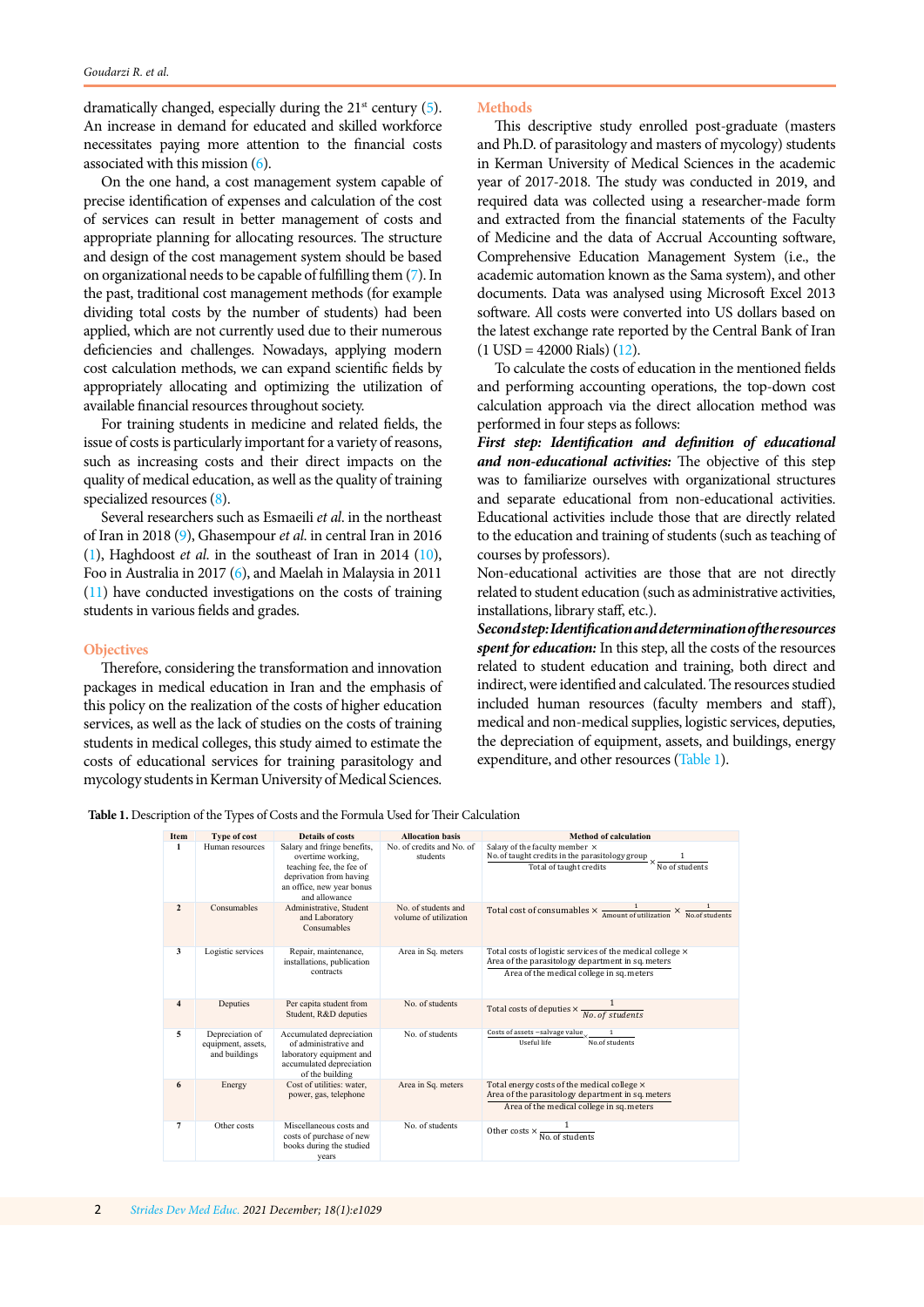<span id="page-2-0"></span>*Third step: Allocation of resources' costs to activities:* The objective of this step was to allocate costs to related activities using the allocation basis method to determine the amount of the work spent on a particular activity. In this study, the allocation basis for faculty members (professors of parasitology and mycology, as well as visiting professors) was the number of their course credits. It is remarkable that in other educational groups, the teaching fee was deducted from the total allocated cost. For example, to calculate the salary share of faculty members of the parasitology group, our calculations were as follows:

First, the ratio of the number of course credits taught by a professor in the parasitology group (for example, for parasitology master students) to the total number of course credits taught by him/her (for all the parasitology and other groups) was determined. His/her salary was then multiplied by that ratio and finally divided by the total number of students (in this example, parasitology MSc. students). Other allocation bases included the number of students, area in sq. meters, and the duration of the activity.

*Fourth step: Calculation of Cost of Education of Student:* In this step, all the costs of educational and non-educational activities were calculated and summed up, and finally, based on the number of students at each program and the field of study, the cost was estimated.

#### **Results**

In this study, the number of students studying parasitology and mycology was 31. Nine of them were students in the master program in parasitology; nine others were in the Ph.D. course of parasitology, and finally 13 students were studying in the master program in mycology. The total number of the professors working in this educational group was 19, of whom 10 were resident faculty members, and nine were visiting professors (Table 2).

Table 2. Description of the parameters used in this study for calculating the costs of parasitology and mycology educational groups

|                                                                    | Parasitology    | Mycology |                 |
|--------------------------------------------------------------------|-----------------|----------|-----------------|
| <b>Description</b>                                                 | Master's degree | Ph.D.    | Master's degree |
| No. of students                                                    |                 |          |                 |
| No. of credits                                                     | 42              | 56       | 35              |
| No. of academic staff                                              |                 |          |                 |
| No. of visiting professors                                         |                 |          |                 |
| Total number of students of the medical college                    |                 | 1825     |                 |
| The total area of the medical college in square meters             |                 | 18000    |                 |
| Area of the parasitology and mycology departments in square meters |                 | 530      |                 |

|                         | Costs' topics               | Costs' items                                                                 | <b>Parasitology</b> |                                                    |         |                                             | <b>Mycology</b> |                                                     |              |
|-------------------------|-----------------------------|------------------------------------------------------------------------------|---------------------|----------------------------------------------------|---------|---------------------------------------------|-----------------|-----------------------------------------------------|--------------|
| Item                    |                             |                                                                              | <b>Masters</b>      | <b>Proportion</b><br>of each<br>costly item<br>(%) | Ph.D.   | Proportion<br>of each<br>costly item<br>(%) | <b>Master</b>   | <b>Proportion of</b><br>each costly<br>item $(\% )$ | <b>Total</b> |
| 1                       | Human                       | Academic staff                                                               | 39,843              | 39.73                                              | 53,125  | 32.14                                       | 37,261          | 36.65                                               | 130,229      |
| $\overline{2}$          | Resources                   | Visiting professors                                                          | 38,925              | 38.81                                              | 44,004  | 26.62                                       | 33,520          | 32.97                                               | 116,450      |
| 3                       |                             | Administrative staff                                                         | 341                 | 0.34                                               | 1,389   | 0.84                                        | 493             | 0.48                                                | 2,223        |
| $\overline{\mathbf{4}}$ |                             | Laboratory staff                                                             | 801                 | 0.80                                               | 801     | 0.48                                        | 1,157           | 1.14                                                | 2,760        |
| 5                       |                             | Library staff                                                                | 111                 | 0.11                                               | 454     | 0.27                                        | 161             | 0.16                                                | 726          |
| 6                       |                             | Ph.D. candidates'<br>awards                                                  | $\overline{0}$      | 0.00                                               | 44,777  | 27.09                                       | $\mathbf{0}$    | 0.00                                                | 44,777       |
| $\overline{7}$          | Consumables                 | Administrative and<br>student consumables                                    | 86                  | 0.09                                               | 86      | 0.05                                        | 125             | 0.12                                                | 298          |
| 8                       |                             | Laboratory<br>consumables                                                    | 667                 | 0.67                                               | 1.124   | 0.68                                        | 763             | 0.75                                                | 2,554        |
| 9                       | Logistic<br><b>Services</b> | <b>Installations</b>                                                         | 183                 | 0.18                                               | 183     | 0.11                                        | 265             | 0.26                                                | 631          |
| 10                      |                             | Repair &<br>maintenance                                                      | 8                   | 0.01                                               | 8       | 0.00                                        | 11              | 0.01                                                | 27           |
| 11                      |                             | Publications                                                                 | 24                  | 0.02                                               | 24      | 0.01                                        | 35              | 0.03                                                | 83           |
| 12                      | Deputies                    | Vice chancellor's<br>office in student and<br>cultural affairs               | 6,773               | 6.75                                               | 6,773   | 4.10                                        | 9,783           | 9.62                                                | 23,328       |
| 13                      |                             | Vice chancellor of<br>research                                               | 9,643               | 9.61                                               | 9,643   | 5.83                                        | 13,929          | 13.70                                               | 33,214       |
| 14                      |                             | Vice chancellor of<br>administration and<br>resources<br>development affairs | 213                 | 0.21                                               | 213     | 0.13                                        | 308             | 0.30                                                | 733          |
| 15                      |                             | Vice chancellor of<br>academic affairs                                       | 89                  | 0.09                                               | 89      | 0.05                                        | 129             | 0.13                                                | 307          |
| 16                      | Depreciation                | Equipment & assets                                                           | 2,257               | 2.25                                               | 2,257   | 1.37                                        | 3,260           | 3.21                                                | 7,774        |
| 17                      |                             | Building & rental                                                            | 61                  | 0.06                                               | 61      | 0.04                                        | 87              | 0.09                                                | 208          |
| 18                      | Energy                      | Water, power, gas,<br>telephone                                              | 270                 | 0.27                                               | 270     | 0.16                                        | 390             | 0.38                                                | 930          |
| <b>Total</b>            |                             |                                                                              | 100,296             | 100                                                | 165,281 | 100                                         | 101,676         | 100                                                 | 367,253      |
| <b>Cost per Student</b> |                             |                                                                              | 11,144              |                                                    | 18.365  |                                             | 7,821           |                                                     |              |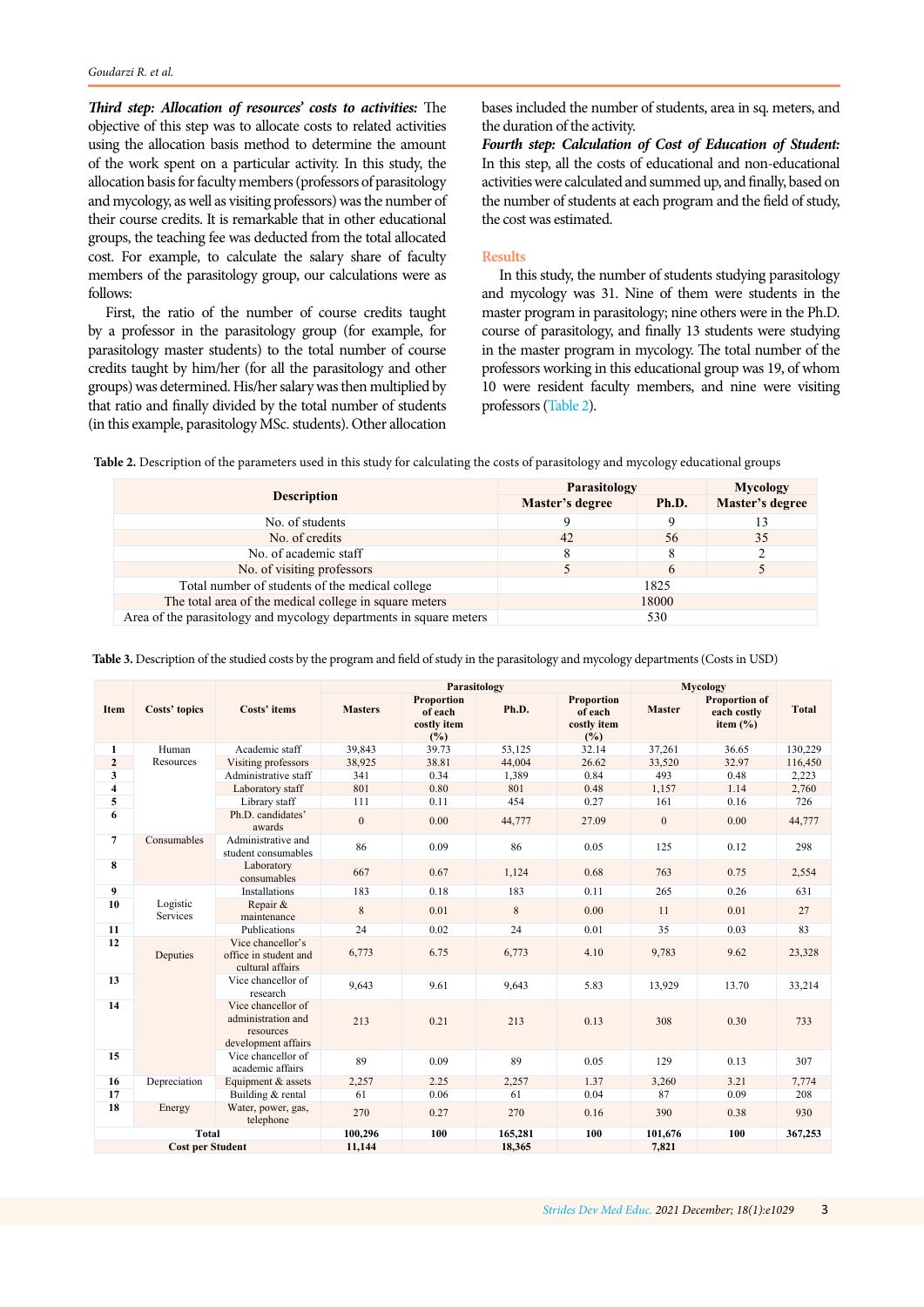| <b>Topics of costs</b>   | <b>Master in Parasitology</b> | <b>Ph.D.</b> in Parasitology | <b>Master in Mycology</b> | <b>Total</b> |
|--------------------------|-------------------------------|------------------------------|---------------------------|--------------|
| Human resources          | 21.79                         | 39.36                        | 19.77                     | 80.92        |
| Consumables              | 0.21                          | 0.33                         | 0.24                      | 0.78         |
| <b>Logistic Services</b> | 0.06                          | 0.06                         | 0.08                      | 0.20         |
| <b>Deputies</b>          | 4.53                          | 4.53                         | 6.54                      | 15.6         |
| <b>Depreciation</b>      | 0.63                          | 0.63                         | 0.91                      | 2.17         |
| <b>Energy</b>            | 0.07                          | 0.07                         | 0.11                      | 0.25         |
| <b>Others</b>            | 0.02                          | 0.02                         | 0.04                      | 0.08         |
| <b>Total</b>             | 27.32                         | 45.01                        | 27.69                     | 100          |

**Table 4.** The share of each educational program from the costs (Percentage)

Our findings showed that the total financial cost of the parasitology and mycology groups of Kerman University of Medical Sciences during one academic year was 367,253 US dollars (USD). The highest share of this was related to the Ph.D. course in parasitology. Moreover, the costs of the master and Ph.D. programs in parasitology, as well as the master program in parasitology during one academic year were 11,144, 18,365, and 7,821 USD, respectively [\(Table 3](#page-2-0)).

As it has been shown in Table 4, the largest share (81%) of the total cost was related to human resources, and the least (0.08%) was related to other costs (purchasing books, etc.). Also, 45 percent of the total cost was related to the Ph.D. program of the parasitology group.

## **Discussion**

*Goudarzi R. et al.*

This study assessed the costs related to the educational and non-educational activities of the parasitology and mycology groups of the Medical College of Kerman University of Medical Sciences in the academic year of 2017-2018. Numerous studies have reviewed the cost of training students in different educational programs and fields of study in medical universities [\(1](#page-4-0), [2](#page-4-0), [9](#page-4-0), [10](#page-4-0), [13-19](#page-4-0)). However, no study has focused on the financial costs of the parasitology and mycology groups in Iran and other countries.

Our findings showed that the annual costs of educating students in the master and Ph.D. programs of parasitology and the master program of mycology at Kerman University of Medical Sciences were 11,144, 18,365, and 7,821 USD, respectively. The annual cost of training a Ph.D. student in clinical and laboratory fields is estimated to be 1.5 to 2.4 times of the cost spending for students in master's educational programs of the same fields. In the study of Ghasempour *et al*., it was shown that this ratio was 2.2 (i.e., the cost ratio of training Ph.D. to master's students) in the laboratory hematology and blood banking field, which is in compliance with the findings of the present study [\(1](#page-4-0)). However, in the study of Ebadifard Azar *et al*., the ratio of the annual costs of the Ph.D. and master's educational programs in non-clinical fields was 1.1 [\(20](#page-5-0)), reflecting the lesser practical credits and courses in nonclinical and non-laboratory fields, in which there is a little difference between the educational costs of the Ph.D. and master programs. In general, the costs of training students in medical colleges is high due to numerous laboratory-based courses and practical credits, as well as expensive consumables and equipment, resulting in higher costs of training students in medical vs. nonmedical colleges. In Maelah's study, it was shown that the cost of educating students in medicine was about two times that of other study fields (engineering, economics, law, etc.) ([11\)](#page-4-0). Moreover, Razavi *et al*. in their study mentioned that parasitology and mycology are relatively costly fields [\(21\)](#page-5-0).

A review of studies showed that the highest share of educational costs was related to direct costs ([9,](#page-4-0) [10](#page-4-0), [18](#page-4-0), [22](#page-5-0)). In the present study, the largest share of these costs was related to human resources (81%), and in particular, professors' salaries (68%), which was in compliance with the findings of similar studies. This implies that the most costly educational activity is related to the salaries of professors, to which some studies have referred [\(23,](#page-5-0) [24\)](#page-5-0). It is notable, the higher the professor's scientific grade is, the higher the costs of educating courses are  $(25)$  $(25)$ . However, any endeavor to decrease professors' salaries can have a direct impact on the quality of training [\(24](#page-5-0)).

Based on the data of the present study, professors of parasitology and mycology spent about 60 percent of their time for the training and teaching of the course credits of other educational groups, and in this study, such costs were deducted and excluded from the costs of educating parasitology and mycology students.

Some discrepancies in the costs reported in this study and those mentioned in previous studies may be related to the fact that we reviewed post-graduate programs while the other studies mainly investigated professional doctorate periods. As another reason for the differences in the costs of various educational programs, one can refer to the difference in the number of course credits, which is the most important allocation basis. In other words, course credits in each semester are lower in post-graduate programs, increasing the costs of these educational programs. Furthermore, the allocation of different coefficients to educational programs, including bachelor, master, and Ph.D., causes numerous and significant changes in the costs of educating students. In Rajabi's study ([15\)](#page-4-0), the reasons for higher costs of postgraduate programs were noted to be a lower number of students and more facilities and equipment used in these programs, which increased the cost of educating these students compared to other groups.

This study has a number of strengths and limitations.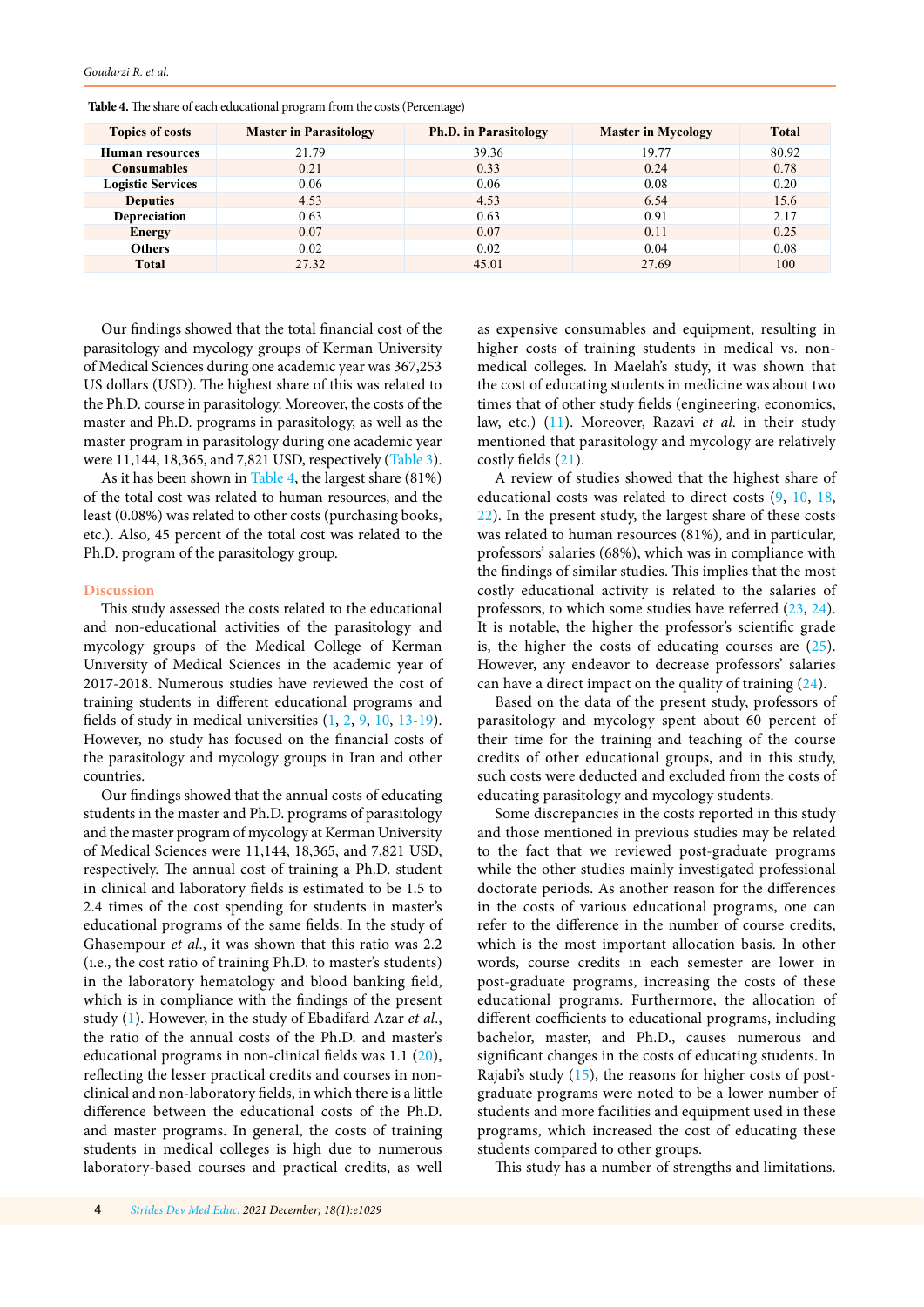<span id="page-4-0"></span>One of the strengths of this study was the adjustment of different costs by the importance of activities in each of the master and Ph.D. programs in the cost calculation process, which has been largely neglected in other studies. Moreover, we can refer to a number of limitations, like not considering what semester each student was studying in, as well as ignoring the costs of university offices and directing offices, as well as overhead costs like those related to facilities and maintenance.

Finally, we should argue that it is not appropriate to consider the number of students as a basis for paying per capita awards to faculties or universities. Likewise, Kojouri *et al.* (17) indicated in their study that differences among universities, their equipment and research capabilities, the scientific grades of professors, etc. could be among the factors resulting in a difference in the cost of a student for universities. Therefore, this basis is not an appropriate criterion for allocating financial resources to different educational groups and universities.

## **Conclusion**

One of the most important objectives of cost analysis studies is to disclose the real costs of services, which is also among the policies of the packages of transformation and innovation in medical education. In the present study, the costs of educating and training students in parasitology and mycology were assessed in Kerman University of Medical Sciences in the academic year of 2017-2018. Parasitology and mycology are among the costliest medical fields due to having numerous practical and laboratory credits. Monitoring the costs of an education service leads to an optimal allocation of educational resources and budget to different parts (i.e., human resources, equipment, and educational requirements) and may, in long run, help purchase required advanced educational and research equipment. It may also serve as a basis for determining the costs of internationalization of education and attracting international students. So, this research can be an appropriate guide to policymakers for decision-making in order to improve the national educational system and optimally utilize financial resources.

#### **Acknowledgments**

We thank all the administrative staff of the Faculty of Medicine of Kerman University of Medical Sciences for their cooperation and assistance in collecting data.

**Conflict ofInterest:** The authors declare that they have no competing interests.

**Ethics Approval:** The Ethics Committee of Kerman University of Medical Sciences approved the study (IR. KMU.REC.1398.280).

**Funding/Support:** The research was not funded by any organization.

#### **References**

1. Ghasempour S, Rahimniya R, Rajabnezhad Z, Dargahi H. Calculating

the Final Cost of Student Training by Activity Based Costing in School of Allied Medicine, Tehran University of Medical Sciences. Payavard. 2016; 10 (1) :104-18. [In Persian]

2. Moradi S, Hedayatizadeh-Omran A, Janbabaei G, Alizadeh-Navaei R, Panbehchi M, Geraili B, et al . Activity Based Costing of Educational Services in Faculty of Medicine in Mazandaran University of Medical Sciences, Iran, 2015. J Mazandaran Univ Med Sci. 2018; 28 (163):86-92 [In Persian]

3. Voss E, de Micheli B, Schöneberg K, Rosini S. Investment In Education And Training. [cited 2017 Nov 14]. Available From: https://www.cseeetuce.org/images/attachments/investment\_in\_education\_and\_trainingetuc-ceep\_0.pdf.

4. Rezaian M, Tavakol Kowsari MA, Nave Ebrahim AR. Analyzing the Challenges of Iranian Non-Governmental and Non-Profit Higher Education Universities and Institutions. Journal of Management and Planning In Educational System. 2018;11(2):9-26. [In Persian]

5. Johnstone DB, Marcucci PN. Worldwide trends in higher education finance: Cost-sharing, student loans, and the support of academic research. Commissioned paper V Lynn Meek and Dianne Davies. 2007;81: 1-36.

6. Foo J, Ilic D, Rivers G, Evans DJ, Walsh K, Haines TP, et al. Using cost-analyses to inform health professions education–The economic cost of pre-clinical failure. Med Teach. 2018 Dec;40(12):1221-1230. doi: 10.1080/0142159X.2017.1410123. [PMID: 29216780].

7. Broad M, Crowther D. Activity Based Costing In Universities‐An Inappropriate Technique? Journal of Applied Accounting Research. 2001;6(2):55-89. doi:10.1108/96754260180001028.

8. Walsh K. Economic analysis in medical education: definition of essential terms. Med Teach. 2014 Oct;36(10):890-3. doi: 10.3109/0142159X.2014.917161. [PMID: 25072235].

9. Esmaeili R, Kianmehr M, Tahanzade AR, Ehtiati M, Ghorbani A, Pourfatemi A, et al. Calculating the Unit Cost of Student Training at Gonabad University of Medical Sciences in 2017: Using a Step-Down Method. Teb va Tazkieh. 2018;27(3):169-78. [In Persian]

10. Haghdoost AA, Amirimoghadam M, Loloei M, Baneshi M-R, Sabbah F, Mehrolhassani M-H. Cost analysis of the education of students in School of Public Health Kerman University of Medical Sciences Iran using activitybased costing model. Strides in Development of Medical Education. 2014;11(1):13-22. [In Persian]

11. Maelah R, Amir A, Ahmad A, Auzair S, editors. Cost per Student Using ABC Approach: A Case Study. Proceedings of the International Conference on Economics and Business Information; 2011 Oct 25-27; Bangkok, Thailand. 2011.

12. Central Bank of the Islamic Republic of Iran. Foreign Exchange Rates. [cited 2020 Dec 10]. Available from: https://www.cbi.ir/exrates/ rates\_en.aspx.

13. Mofid R, Semnani MA, Ostad Jafar F. Study of overall cost of the general practitioner's doctorate degree course in dentistry at Shaheed Beheshti Dental School for the year 1382-1383. Journal of Dental School Shahid Beheshti University of Medical Sciences. 2006;24(3):378-86. [In Persian]

14. Rahimniya R, Ram M, Siavashi E, Ghasempour S, Baruni M, KHakian M, et al. Calculating the Cost of Student Services Through Activity Based Costing Method (ABC) at the Department of Student and Cultural Affairs of Tehran University of Medical Sciences in 2011. Interdisciplinary Journal of Virtual Learning in Medical Sciences. 2014;5(2):8-15. [In Persian]

15. Rajabi A. Activity Based Costing (ABC), New Outlook for Calculating Cost Price of Students' Education in Different Majors of Medical Group (Case study: Medical Science Universities of Shiraz, Fasa and Yazd). Accounting and Auditing Review. 2011;18(64):35-56. [In Persian]

16. Satpathy S, Kant S, Deka R, Chumber S, Verma R, Gupta SK. Determination of the Cost of Training of Undergraduate Medical (MBBS) Student at All India Institute of Medical Sciences, New Delhi, India. Int J Res Foundation Hosp Healthc Adm. 2013;1(1):1-7. doi:10.5005/jpjournals-10035-1001.

17. Kojouri J, Lotfi F, Amini M, Pilehvar A, Esmaeilzadeh Z. The Percapita Cost of Training Undergraduate Medical Students in Shiraz School of Medicine 2007. Strides In Development Of Medical Education. 2010;7(1):9-16. [In Persian].

18. Yari Tamugheh K, Moradi S, Mohammadi A, Mohammadi K. Cost Of Training Nursing And Midwifery Students By Activity Based Costing At Kurdistan University Of Medical Sciences. Proceedings of the Third